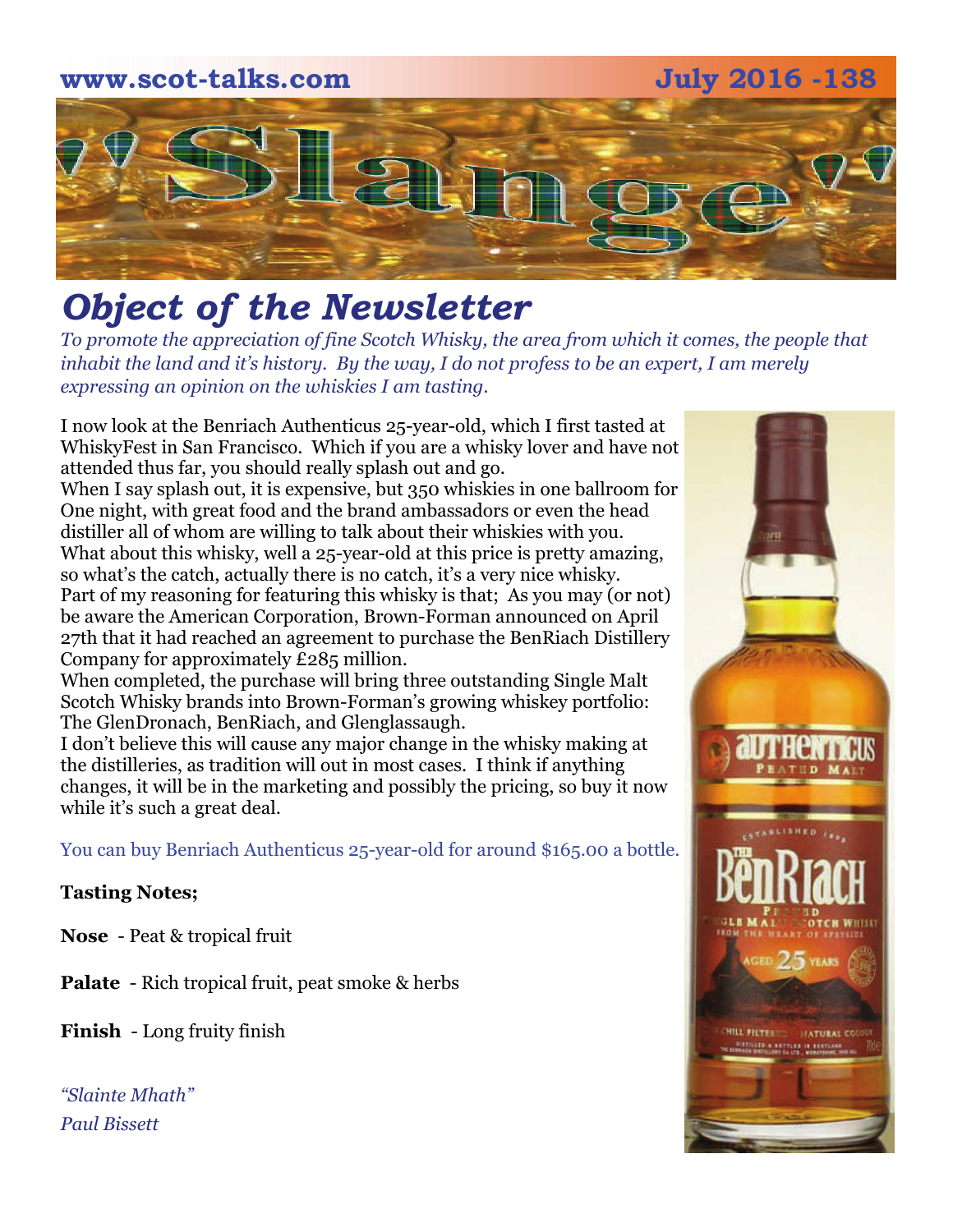# **www.scot-talks.com July 2016 -138** [2]

## **IS NAS WHISKY THE ENEMY?**

#### *10 May 2016 by [Tom Bruce-Gardyne](http://t.sidekickopen52.com/e1t/c/5/f18dQhb0S7lC8dDMPbW2n0x6l2B9nMJW7t5XYg3LjtqTW8qSvNW8rls1WW8q-c7s56dyz8f2gpHtl02?t=https%3A%2F%2Fscotchwhisky.com%2Fmagazine%2Fcontributors%2F%23TomBruceGardyne&si=6609571497377792&pi=e4564bd4-857a-4d0c-9b7d-6e66e844ca39)*

Age, they say, is only a number. But what if you take that number away? Is the current vogue for no age statement (NAS) Scotch whisky releases a blessing, or a curse? Tom Bruce-Gardyne hears two opposing views.

*Broader canvas: Are NAS whiskies like this Macallan range the result of greater freedom for the blender?* 

*Six years ago, the message from the Scotch whisky industry – or at least [from Chivas Brothers](http://t.sidekickopen52.com/e1t/c/5/f18dQhb0S7lC8dDMPbW2n0x6l2B9nMJW7t5XYg3LjtqTW8qSvNW8rls1WW8q-c7s56dyz8f2gpHtl02?t=https%3A%2F%2Fscotchwhisky.com%2Fredirect%2F%3Fr%3Dhttp%253a%252f%252fpernod-ricard.com%252f4892%252fpress%252fnews-press-releases%252fpress-releases%252fthe-age-matters-chivas-brothers-launches-global-consumer-campaign-on-the-importance-of-scotch-whisky-age-statements&si=6609571497377792&pi=e4564bd4-857a-4d0c-9b7d-6e66e844ca39) – was that 'Age Matters… Look for the number. Know the age. Know whisky.'*

*Today, with warehouses running short of mature stocks, the trade has been changing its tune. 'Don't look for the number – because you won't find it' seems to be the new mantra, as more and more distillers remove age statements from their brands.*

*Of course, numbers on a label are only a crude indication of quality, but they do have one big advantage over names like Storm, Sienna and Superstition: they're not a pure marketing construct.*

*The NAS debate has recently become heated, with dark mutterings of 'age drift' on the blogosphere, as once proud 12-year-olds reappear minus their age, with maybe a dash of caramel to mask their youthful pallor, and with a higher price to boot.*

*Diageo head of whisky outreach Dr Nick Morgan insists the issue is 'only really important to the chatterati of single malts', but plenty, including some in the industry, profoundly disagree.*

*So here's the question: Is removing age statements from single malts a bad idea?*

#### **YES: GEORGE GRANT, SALES DIRECTOR, J&G GRANT**

'Twenty years ago we were telling people what made Scotch whisky different from drinks like Cognac and rum, and we were putting an age statement on the label. It was an integral part of what we wanted the customer to understand they were buying.

'I fully get the fact that sometimes there's a time and place for non age-statement (NAS) whiskies. We have one, but for the most part – our other 70 whisky SKUs carry an age statement. If you're spending £40 or more on a single malt, wouldn't you want to know what's in the bottle, rather than just the fancy name on the outside?

'Those distillers pushing NAS whiskies talk of all the creativity it gives them, whereas in truth it's entirely due to running out of stocks. It happened to us and we had to pull our 30- and 40-year-olds from the market for almost two years until we had enough.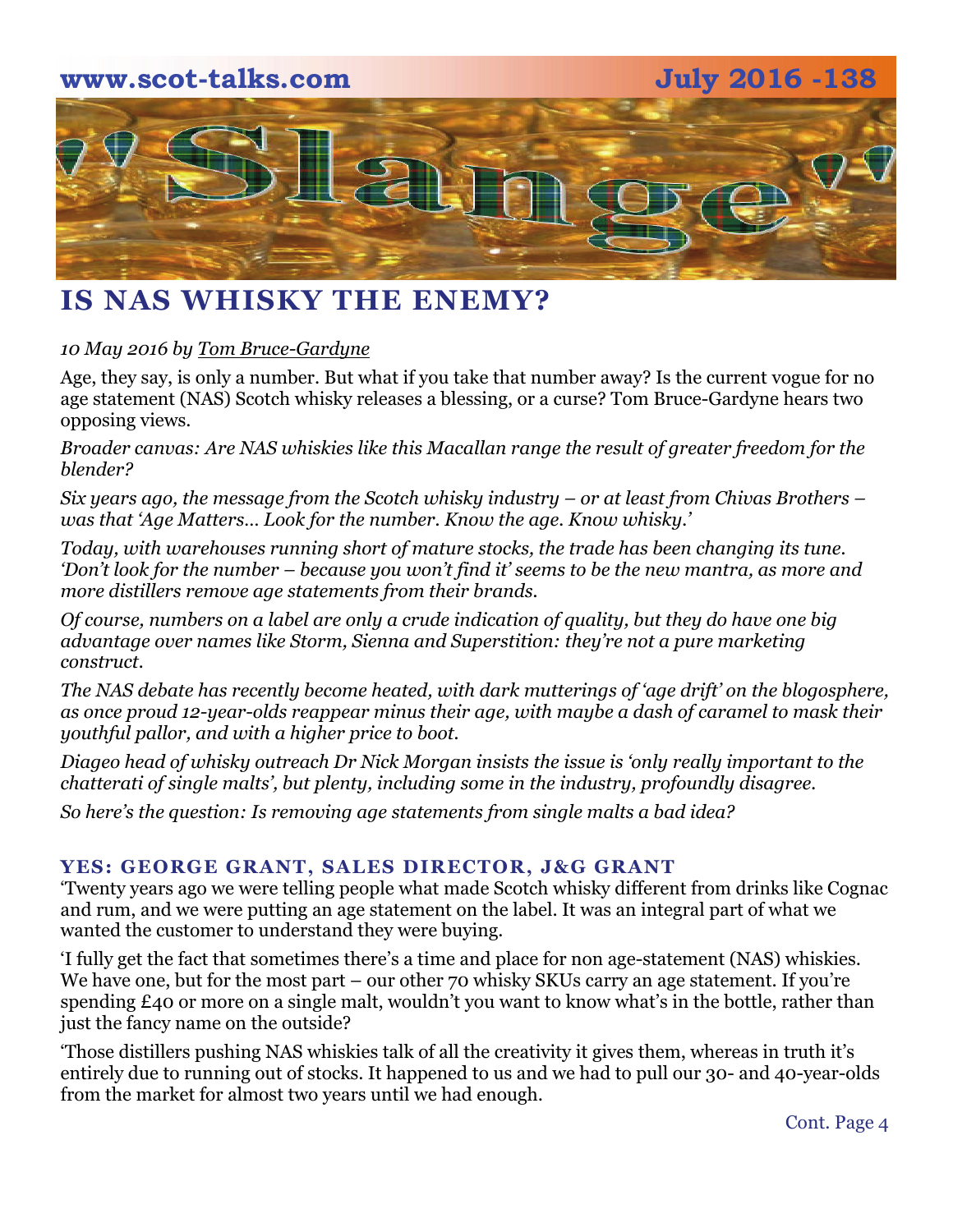

Below is a simple guide to help you choose your single malt Whisky, and the flavor notes you should expect from it. Being Scottish I recommend you find a likely candidate and try it in a bar before buying the whole bottle. This Issue; Benriach Authenticus 25-year-old. For more information go to http://www.benriachdistillery.co.uk



Floral, Herbal, fresh

Nutty, biscuit (cookie), Subtle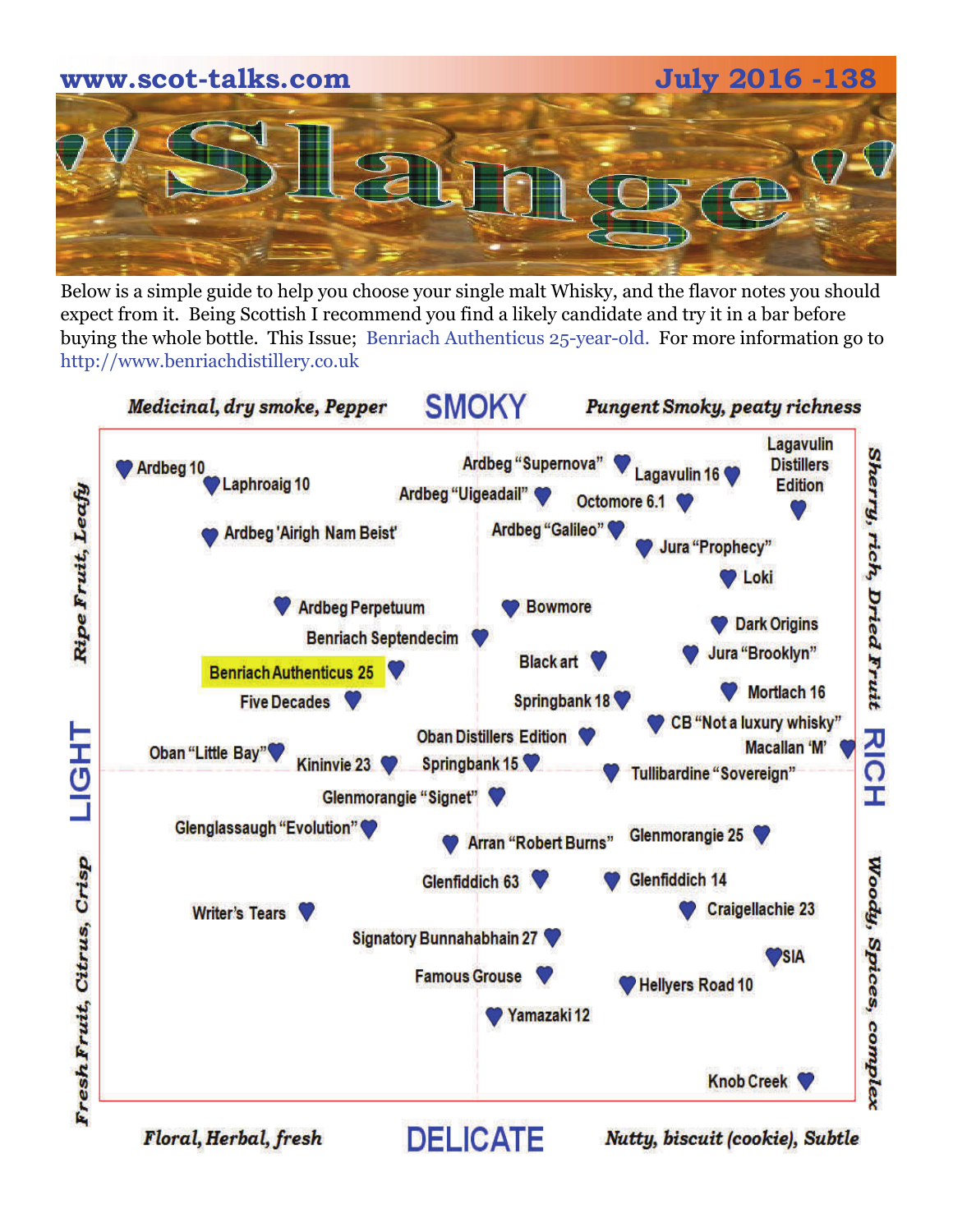

## **IS NAS WHISKY THE ENEMY?**

'Of course age isn't everything and there are some very good young whiskies out there. But I think the thing that annoys consumers, and certainly annoys me, is the fact that people are bringing out NAS whiskies that are quite clearly younger than the whiskies they're replacing, yet carry a 50% price increase.

'It shows how the balance has tipped too far towards marketing, and unfortunately in big companies I don't think those in marketing, sales and production actually speak to each other.

'And spare a thought for the poor consumer. If you've only got one product and it's an NAS whisky, they can obviously understand that, but if you've got 10 different NAS products, how do you explain the differences to the retailer, who then has to explain them to the consumer?

'I do think we're in danger of mucking it up for ourselves. We had a very clear and simple message, and now that message is definitely getting blurred. Compared to Cognac with its vague terms like XO and VSOP, I think age statements have been a huge strength for Scotch. To turn round and tell people your whisky now doesn't have one seems like a big mistake.

'And I think it's going to be very interesting in three to four years' time when all these distilleries suddenly have aged stock again. Will they suddenly change their tune and put an age statement back on?'

#### **NO: KEN GRIER, CREATIVE DIRECTOR, MACALLAN**

'The fact is, way back at the very beginning of Scotch whisky when you had farm distilleries, people didn't put an age on their whisky. There are some extraordinarily fine whiskies that don't carry an age statement, and just because you don't have one doesn't mean there aren't some old and rare whiskies in the bottle. What it means is that you have greater scope and a bigger palette – like an artist, you have a broader canvas to play on.

'Second, it's very much about maturity, not age. If you're using the very finest wood, some casks will reach a peak at different times from others. At *[Macallan](http://t.sidekickopen52.com/e1t/c/5/f18dQhb0S7lC8dDMPbW2n0x6l2B9nMJW7t5XYg3LjtqTW8qSvNW8rls1WW8q-c7s56dyz8f2gpHtl02?t=https%3A%2F%2Fscotchwhisky.com%2Fwhiskypedia%2F1879%2Fmacallan%2F%23%2F&si=6609571497377792&pi=e4564bd4-857a-4d0c-9b7d-6e66e844ca39)*, with our 1824 Series and 1824 Collection, we've really taken the shackles off [whisky maker] Bob Dalgarno. We've said he can pick any whisky we've got and use it at the peak of perfection, just like picking an apple off a tree when it's perfectly ripe and not on some given date.

'For example, our Macallan Rare Cask is about extremely rare whiskies chosen from 256 casks a year for a specific character or colour, irrespective of age. It's about changing the paradigm and opening up endless possibilities for whisky makers to make beautiful whiskies.

'Scotch whisky must be about supreme quality. It must be about us, as guardians of that, making sure that the right quality goes into the right bottle. It's in all our best interests to produce superlative whiskies, whether they carry an age statement or not, and I genuinely don't see any indication people in the industry are trying to hoodwink the consumer in any way.